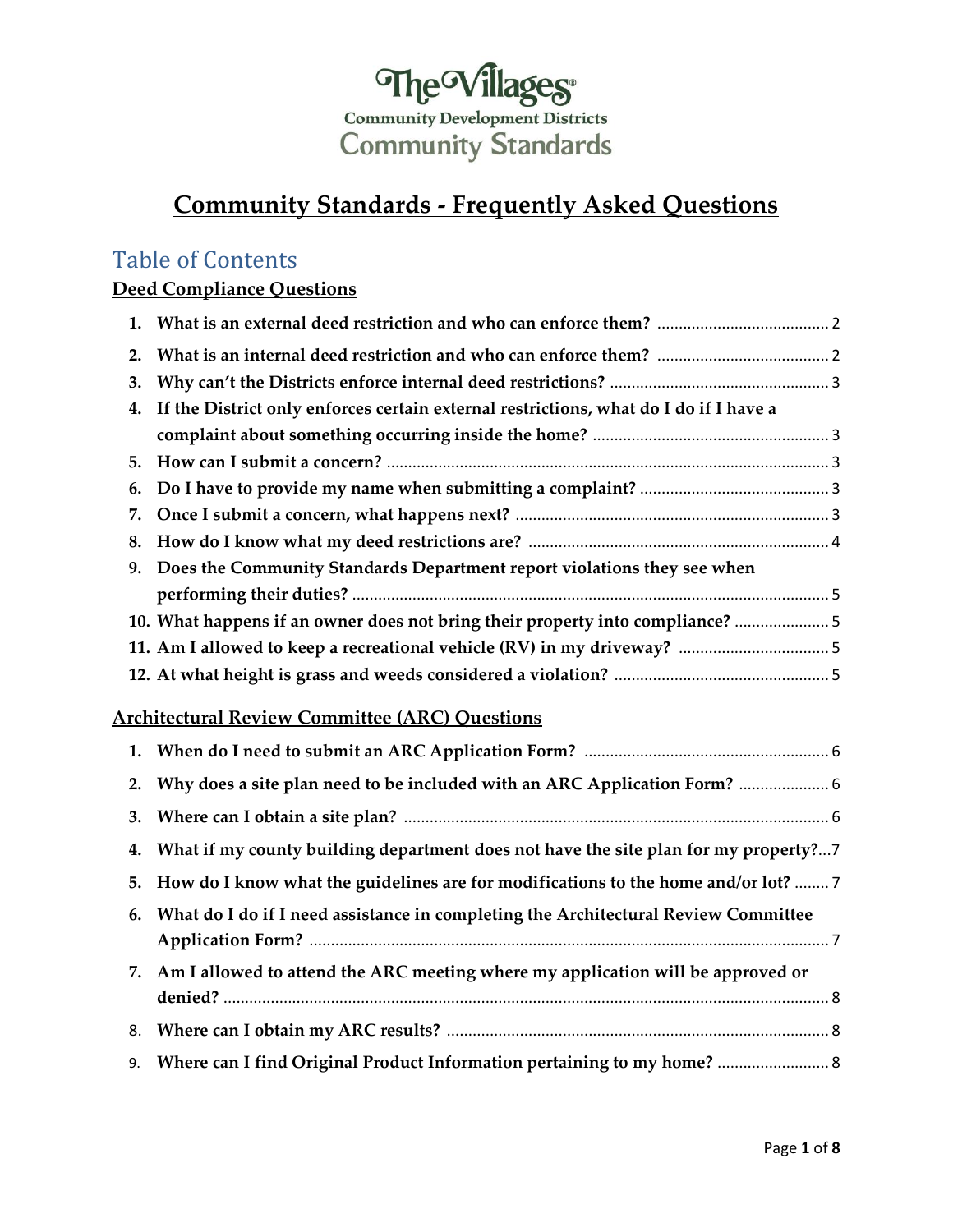

## **Deed Compliance**

## <span id="page-1-0"></span>**Q: What is an external deed restriction and who can enforce them?**

*A: Deed restrictions are declarations between the Declarant (Developer named in your individual Declaration of Restrictions) and the Property Owner. Who can enforce the external deed restrictions?*

- *Any property owner of any lot may seek to enforce external restrictions against another property owner.*
- *The Declarant may seek to enforce external and internal restrictions.*
- *The Village Community Development Districts through adopted Rule may enforce certain EXTERNAL restrictions that have been adopted by each Board to enforce as authorized by Chapter 190 of Florida Statutes.*
- *Examples of external deed restriction violations include, but are not limited to, external modifications made without ARC approval, overgrown or dead grass and weeds, and inoperable vehicles.*

## **Q: What is an internal deed restriction and who can enforce them?**

*A: Deed restrictions are declarations between the Declarant (Developer named in your individual Declaration of Restrictions) and the Property Owner. Who can enforce the internal deed restrictions?*

- *Any property owner of any lot may seek to enforce internal restrictions against another property owner.*
- *The Declarant may seek to enforce internal restrictions.*
- *Examples of internal deed restriction violations include, but are not limited to, underage children living in the home or running a business from the home.*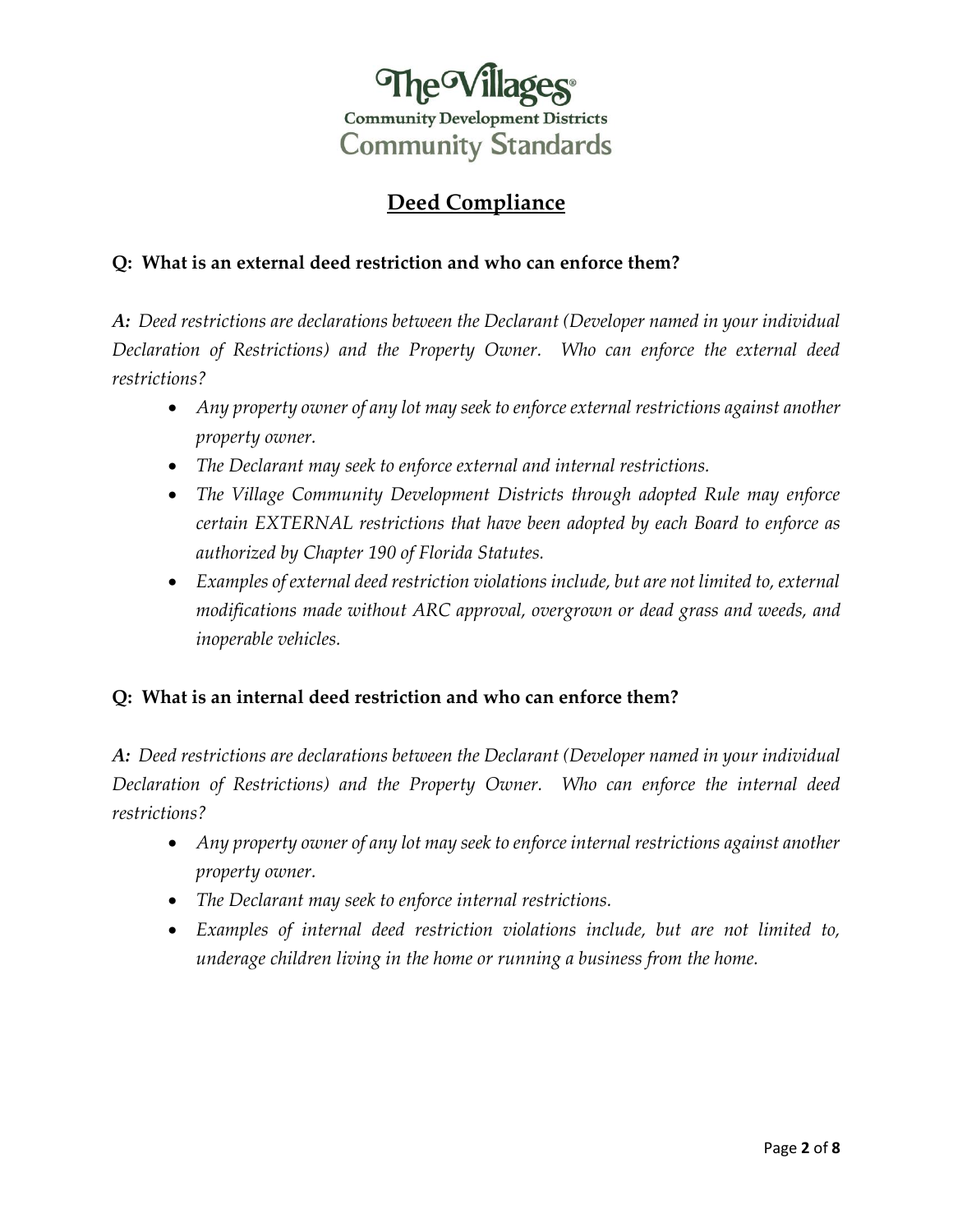

## <span id="page-2-0"></span>**Q: Why can't the Districts enforce internal deed restrictions?**

*A: The Village Community Development Districts through adopted Rule may enforce certain EXTERNAL restrictions that have been adopted by each Board to enforce as authorized by Chapter 190 of Florida Statutes.* 

## **Q: If the District only enforces certain external restrictions, what do I do if I have a complaint about something occurring inside the home?**

*A: If you have a concern regarding internal deed restrictions such as underage children in the home, business in the home, or the like, contact the Community Standards Department at 352- 751-3912 or email [deedcompliance@districtgov.org,](mailto:deedcompliance@districtgov.org) and the information will be forwarded to the Developer to address.*

#### **Q: How can I submit a concern?**

*A: You can report potential violations by contacting the Community Standards Department at (352) 751-3912, visiting our office at 984 Old Mill Run, or emailing deedcompliance@districtgov.org.*

#### **Q: Do I have to provide my name when submitting a complaint?**

*A: Each of the District Boards determined that reporting potential violations will be an anonymous complaint system; except for District 5. District 7 only allows one complaint per day from an individual. Please keep in mind that the District is subject to public records law and if you provide an email address, your name, or your home address, staff would be required to disclose that information if requested. The best way to file an anonymous complaint is by telephone.*

#### **Q: Once I submit a concern, what happens next?**

*A: Once Community Standards receives a complaint about an external violation, the Staff verifies the complaint. If the complaint is verified, the Staff works with the property owner in an attempt*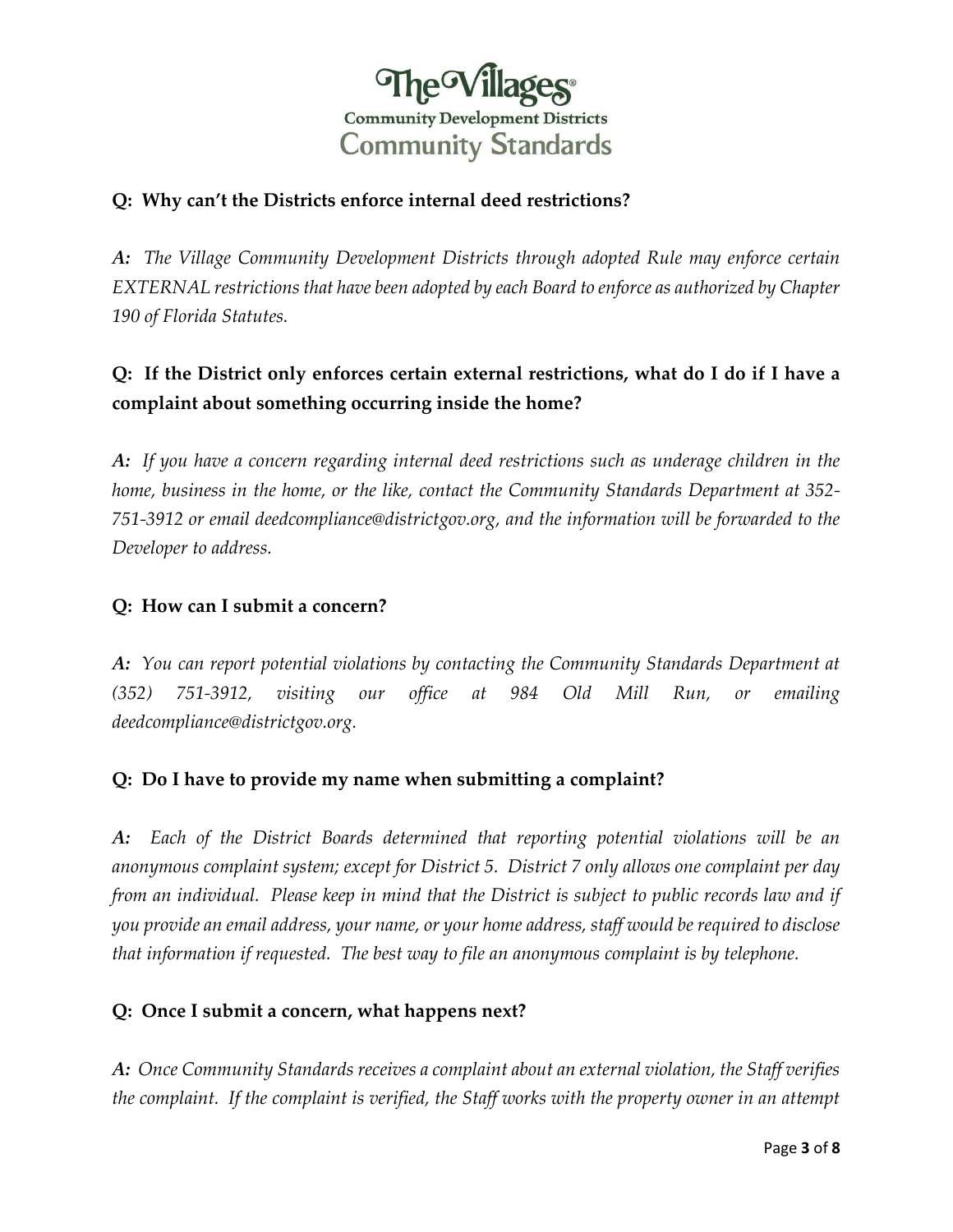# The Villages® **Community Development Districts Community Standards**

<span id="page-3-0"></span>*to bring the property into compliance. If contact is not made with the Owner, Staff begins the process as adopted by each District Board. If a complaint is received for an internal violation, the complaint is provided to the Declarant.*

#### **Q: How do I know what my deed restrictions are?**

*A: To view your District's Adopted Rule, please visit <https://www.districtgov.org/departments/communitystandards/DistrictAdoptedRules.aspx>*

*A: To download your Declaration of Restrictions, please visit <https://www.districtgov.org/departments/community-standards/download.aspx>*



## **Community Standards**

Architectural Review Committee (ARC) Application Form

Architectural Review Application Step-by-Step Guide

#### **MISSION**

To assist residents in upholding the aesthetic value of their property in The Villages.

The Community Standards Department is committed to upholding the high standards of our community's residential architectural design, landscaping and aesthetics. The department has two divisions: Deed Compliance and Architectural Review.

You have chosen to live in a community protected by Restrictive Covenants. The Declaration of Restrictions was issued to you at the closing on your home. It was at that time you signed a covenant with the Developer to comply with the Restrictive Covenants. We urge all homeowners to read their Restrictive Covenants.

#### **Contact Us**

984 Old Mill Run The Villages, FL 32162

**Community Standards** Phone: 352-751-3912 **Email Deed Compliance** 

Under Florida law, e-mail addresses are public records. If you do not want your e-<br>mail address released in response to a public records request, do not send electronic mail to this entity. Instead,<br>contact this office by phone or in writing.

**Email Architectural Review** 

**Business Hours:** 8am to 5pm, EST

Monday - Friday **Excluding Holidays**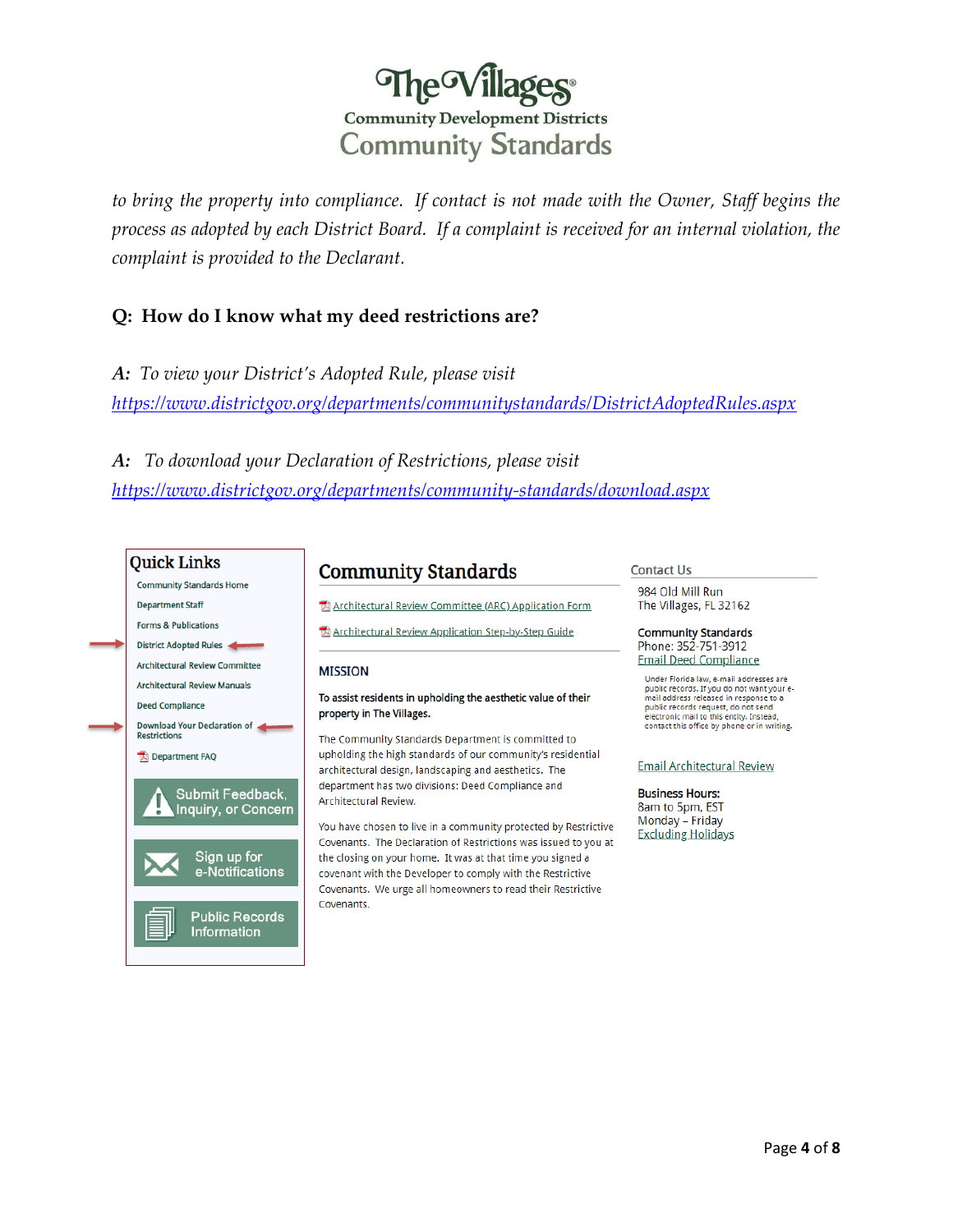

## <span id="page-4-0"></span>**Q: Does the Community Standards Department report violations they see when performing their duties?**

*A: Each of the District Boards determined that reporting potential violations will be a complaintdriven process. Potential violations are NOT reported by Community Standards, Community Watch, or any other District department.* 

## **Q: What happens if an owner does not bring their property into compliance?**

*A: There could be up to three notifications with the final notification advising a public hearing date for the case to be heard before the Board of Supervisors for that District. The Board of Supervisors makes the final enforcement decision on whether there is a finding of guilt against the owner. If the owner is found in violation of the District's adopted Rule, the Board of Supervisors may impose fines, and seek all available legal remedies which may include initiating a lawsuit, seeking an injunction against the owner, and placing a lien against the property.* 

## **Q: Am I allowed to keep a recreational vehicle (RV) in my driveway?**

*A: Yes. The External Deed Restriction Standards provide that a recreational vehicle is permitted on the driveway, not to exceed three (3) days. This allowance is made in an effort to accommodate the packing and unpacking of the RV.* 

#### **Q: At what height are grass and weeds considered a violation?**

*A: The External Deed Restriction Standards provide that grass and weeds are overgrown when the grass and/or weeds reach a height of eight (8) inches.*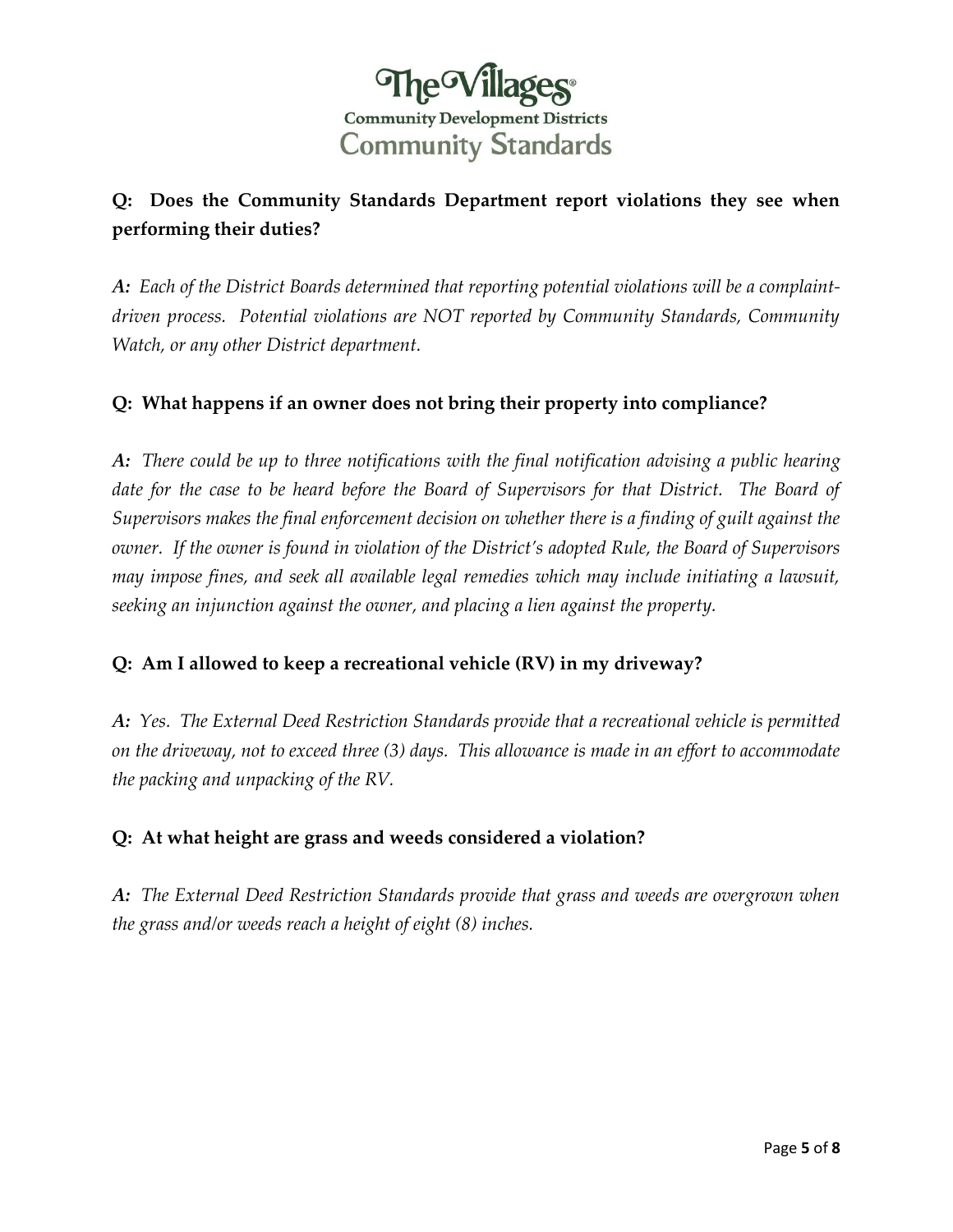

## **Architectural Review**

## <span id="page-5-0"></span>**Q: When do I need to submit an ARC Application Form?**

*A: If you are considering performing any external modification, whether it is a building extension,*  landscaping upgrade, tree removal, concrete patio, etc., you are required to complete and submit *an ARC [Application](https://www.districtgov.org/departments/Community-Standards/images/ARC-Application.pdf) Form for review and approval by the Architectural Review Committee (ARC). This application must be approved prior to any work being performed. If you have any questions on whether or not an application is required, contact Community Standards for assistance.* 

## **Q: Why does a site plan need to be included with an ARC Application Form?**

*A: The site plan indicates your property lines, easements, and the location of your home. When you submit an [ARC Application Form,](https://www.districtgov.org/departments/Community-Standards/images/ARC-Application.pdf) this document is required with your proposed modification indicated on the site plan. It provides the ARC with the location of the new project, dimensions of property lines, and easement locations.* 

## **Q: Where can I obtain a site plan?**

*A: You should have received a copy with your closing documents. If you cannot locate your site plan, they are obtainable at your local building department.* 

- o *Fruitland Park Building Department, 506 W. Beckman Street, Fruitland Park, Fl., 352-360-6727*
- o *Town of Lady Lake Building Department, 409 Fennell Boulevard, Lady Lake, Fl., 352- 751-1511*
- o *Lake County Building Department, 315 West Main Street, Tavares, Fl., 352-343-9653*
- o *Marion County Building Department, 2710 E. Silver Springs Blvd., Ocala, Fl., 352- 438-2400*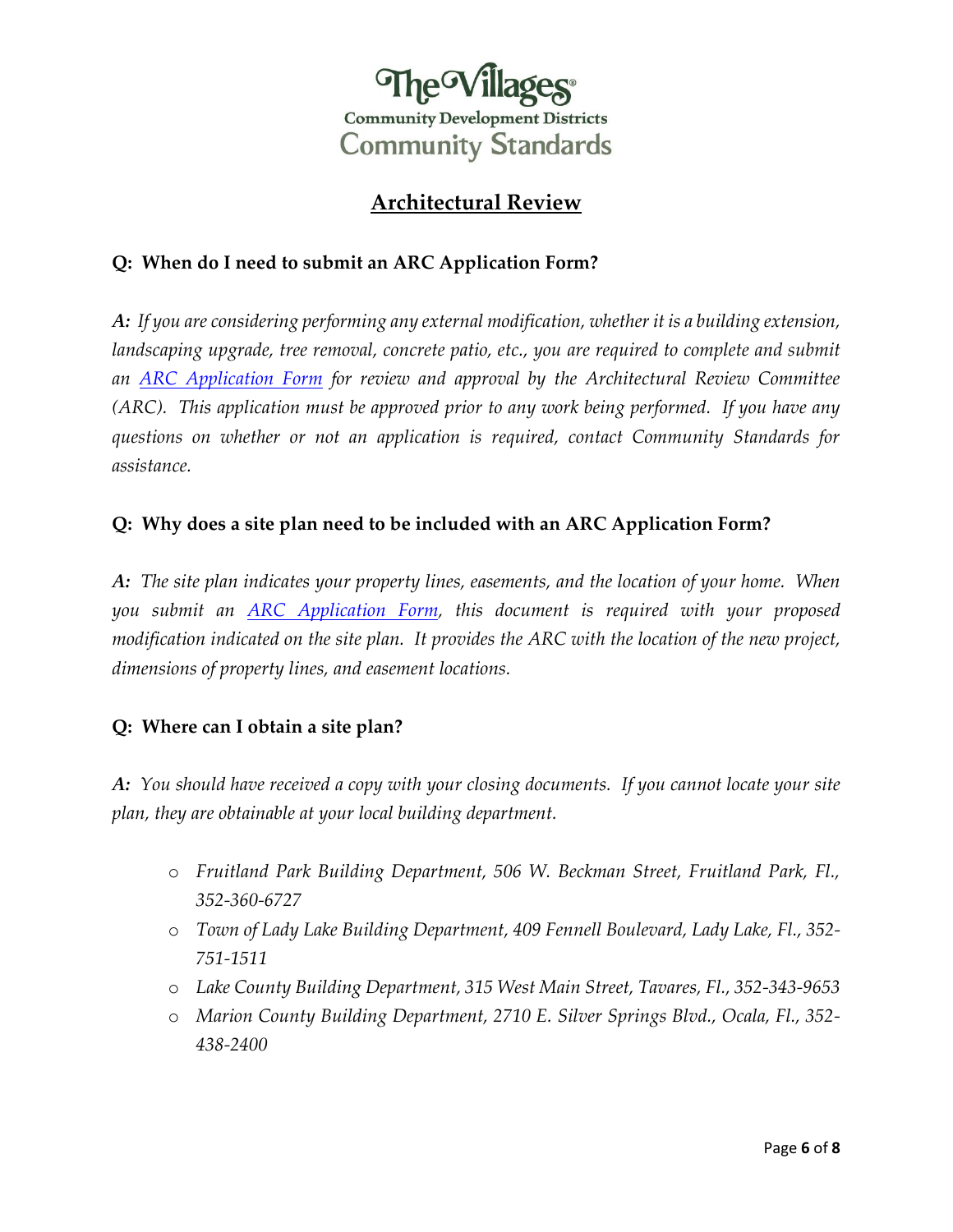

<span id="page-6-0"></span>o *The Villages Sumter County Service Center, 7375 Powell Road, Wildwood, Fl., 352- 689-4460 (The Villages Sumter County Service Center has site plans for Sumter County and City of Wildwood)*

## **Q: What if my county building department does not have the site plan for my property?**

*A: For properties where a site plan is not obtainable from the county, a boundary survey may be used. A hand drawing providing the location of the home, easement location, and dimensions of the property may also be accepted.* 

*Through a 3rd party provider, Age Wave Solutions, site plans may be obtained for properties that are older than 10 years old. (352) 391-9669.* 

## **Q: How do I know what the guidelines are for modifications to the home and/or lot?**

*A: The individual District Board of Supervisors approved an Architectural Review Manual utilized as a guideline, in concert with the District's adopted Rule, to assist the ARC in deciding on modification requests. To view, click on the '[Architectural Review Manual](https://www.districtgov.org/departments/community-standards/ArchReviewManuals.aspx)' Quick Link and choose the District in which you reside.* 

## **Q: What do I do if I need assistance in completing the Architectural Review Committee Application Form?**

*A: If you are anticipating an alteration / modification to your home or lot, you may contact Community Standards Department at 352-751-3912 and they can assist you in completing the ARC Application Form. You may also visit the Community Standards team at their main office, 984 Old Mill Run, The Villages, FL 32162.*